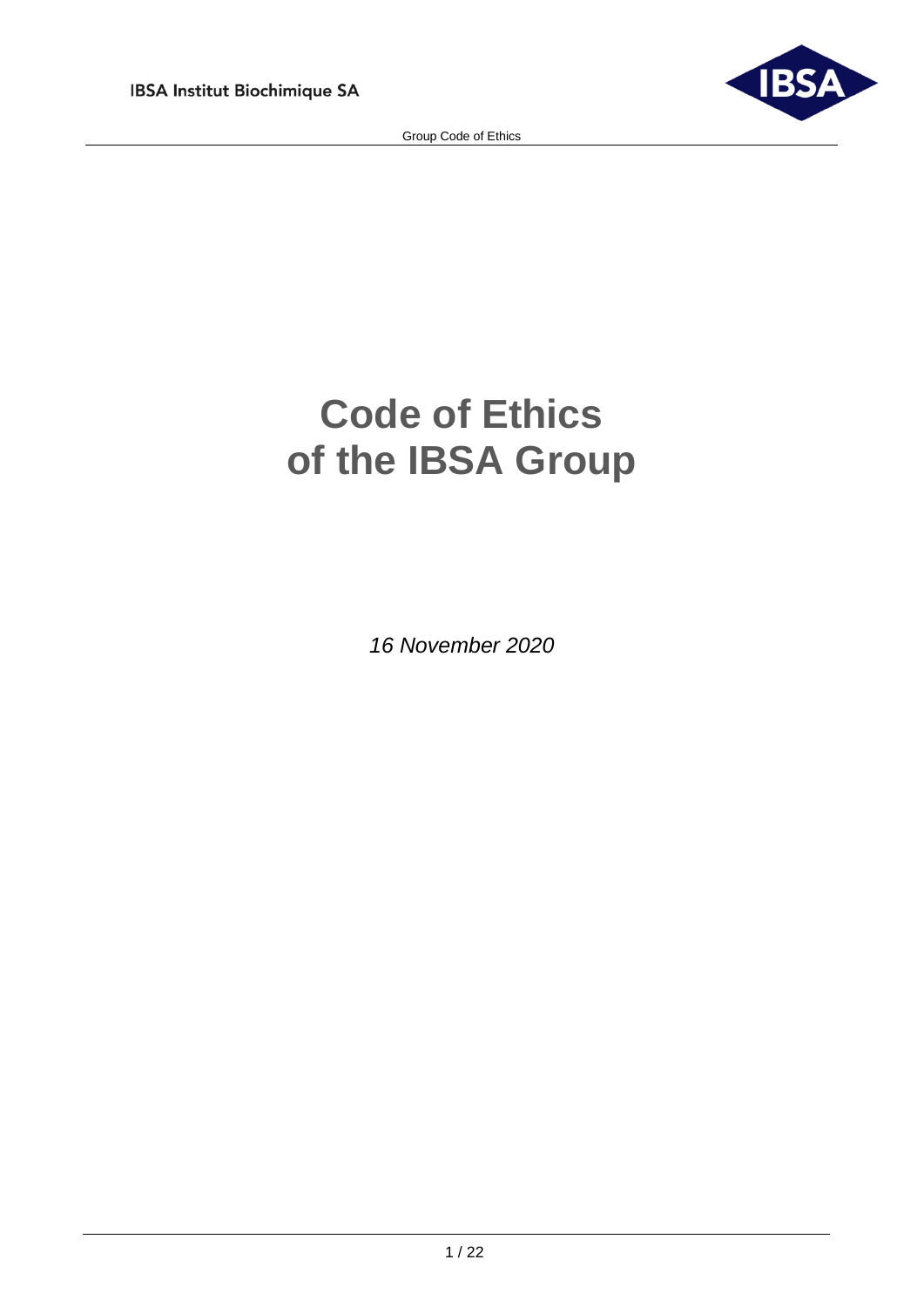

# **CONTENTS**

| 1. |      |                                                                                |  |
|----|------|--------------------------------------------------------------------------------|--|
|    | 1.1  |                                                                                |  |
|    | 1.2. |                                                                                |  |
|    | 1.3. |                                                                                |  |
|    | 1.4. |                                                                                |  |
| 2. |      |                                                                                |  |
|    | 2.1. |                                                                                |  |
|    | 2.2. |                                                                                |  |
|    | 2.3. |                                                                                |  |
|    | 2.4. |                                                                                |  |
|    | 2.5. |                                                                                |  |
|    | 2.6. |                                                                                |  |
|    | 2.7. |                                                                                |  |
|    | 2.8. | Protection OF HEALTH AND SAFETY IN THE WORKPLACE8                              |  |
|    | 2.9. |                                                                                |  |
|    |      |                                                                                |  |
|    |      |                                                                                |  |
|    |      |                                                                                |  |
|    |      |                                                                                |  |
| 3. |      |                                                                                |  |
|    | 3.1. |                                                                                |  |
|    | 3.2. |                                                                                |  |
|    | 3.3. |                                                                                |  |
|    | 3.4. |                                                                                |  |
|    | 3.5. |                                                                                |  |
|    | 3.6. |                                                                                |  |
|    | 3.7. | Relations with Political Parties, Trade Unions and other Organisations14       |  |
|    | 3.8. |                                                                                |  |
|    | 3.9. |                                                                                |  |
|    |      |                                                                                |  |
|    |      |                                                                                |  |
|    |      |                                                                                |  |
|    |      |                                                                                |  |
|    |      |                                                                                |  |
|    |      |                                                                                |  |
|    |      | 3.15. Compliance with Anti-Money Laundering and Anti-Terrorism Regulations  18 |  |
|    |      | 3.16. Accounting Transparency and MANAGEMENT OF TAX OBLIGATIONS18              |  |
|    |      |                                                                                |  |
|    |      |                                                                                |  |
| 4. |      |                                                                                |  |
|    | 4.1. |                                                                                |  |
|    | 4.2. |                                                                                |  |
|    |      | 4.3. Adoption of the Code of Ethics and related amendments22                   |  |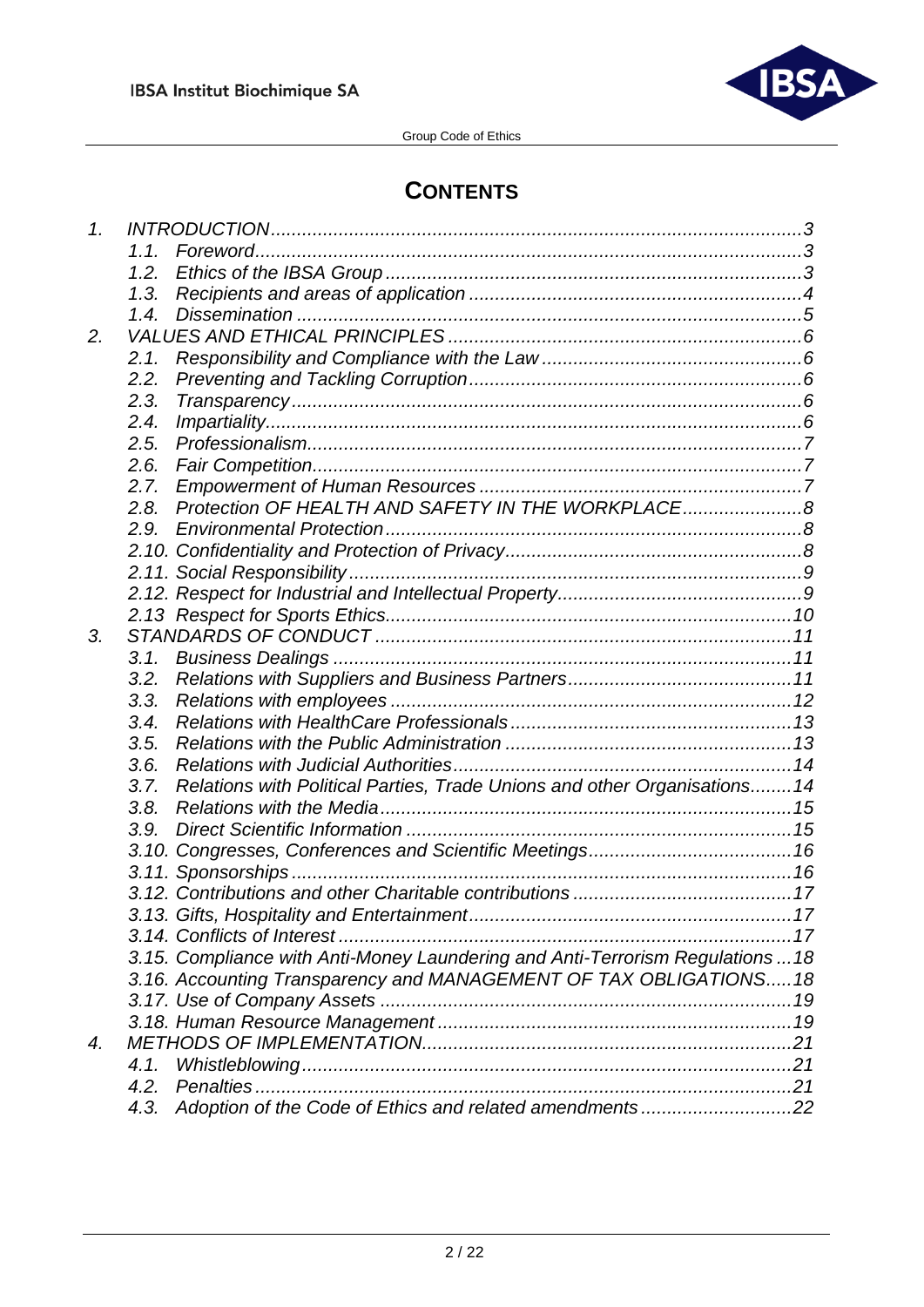

# <span id="page-2-0"></span>**1. INTRODUCTION**

#### <span id="page-2-1"></span>*1.1.FOREWORD*

IBSA Institut Biochimique AG is a private pharmaceutical company founded in 1945 by a group of Swiss biologists. IBSA, which is headquartered in Lugano, Switzerland, began its activities nationally but quickly became a globally consolidated group (below the "Group" or the "IBSA Group").

The mission of the IBSA Group Companies is to conceive and develop solutions that meet consumer needs, while improving the safety and effectiveness of their products designed to prevent and treat certain diseases and consequently improve people's health and quality of life.

The Companies that make up the Group carry out their activities in compliance with the principles set out in this Group Code of Ethics (below the "Code of Ethics"), in the belief that respect for the law and the principles and values enshrined therein are essential conditions for the company's operations.

The Group, which is committed to the continuous pursuit of excellence in the performance of its business activities, has decided to lay down a series of ethical principles and rules of conduct in this document, designed ensure that its operations are guided by respect for business ethics, within a corporate culture where compliance with the law and the principle of lawfulness are considered essential conditions, also to protect its image and reputation on the market.

Through its Code of Ethics, the IBSA Group intends to define and disseminate the values and principles of fairness, loyalty, integrity and transparency, as guiding elements of the conduct of its corporate bodies, employees and all those who work to achieve the objectives of the Group Companies. Conduct in violation of these principles shall not be justified in any circumstances, even if pursued with the intent of acting in the interest of the Company and/or procuring a benefit for it.

# <span id="page-2-2"></span>*1.2.ETHICS OF THE IBSA GROUP*

Ethics contribute significantly to the effectiveness of control policies and systems and influence the conduct of people working within the Group.

A corporate culture aimed at spreading and sharing ethical values helps and supports the development of the Group Companies.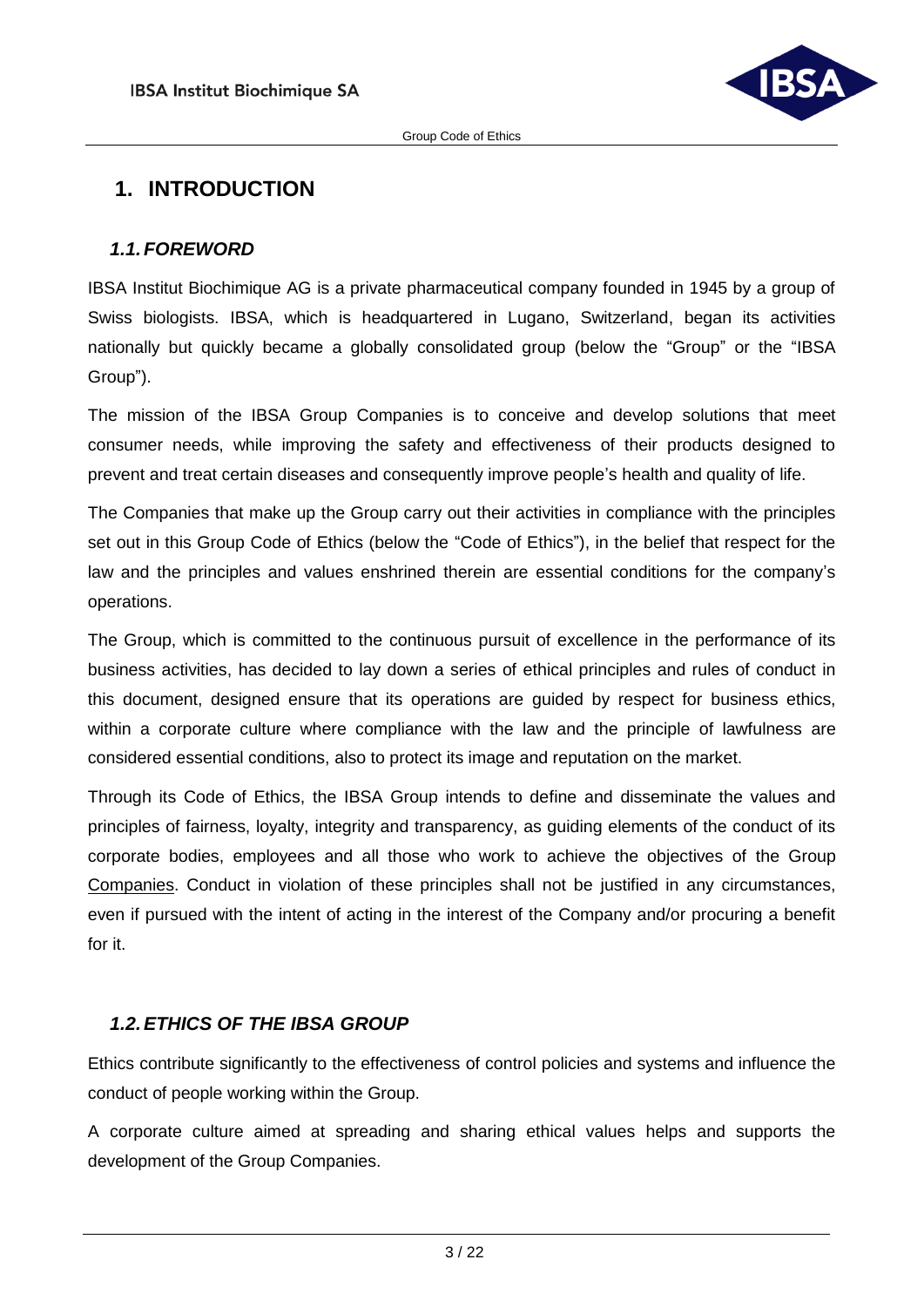

This Code of Ethics may not cover all situations that may arise, however, the values underlying the general principles set out below must be considered a foundation for adopting ethically correct conduct.

The IBSA Group expressly complies with the provisions of the existing National Codes of Ethics and the provisions of the applicable Guidelines for the pharmaceuticals industry established in the individual national arenas where it operates.

#### <span id="page-3-0"></span>*1.3.RECIPIENTS AND AREAS OF APPLICATION*

The provisions of this Code of Ethics apply without exception to the employees of the IBSA Group Companies and to all those who work to achieve their objectives, as shareholders, company representatives (directors, members of corporate bodies, managers, etc.) and external collaborators, as well as all third parties who enter into relations with the Companies (suppliers, consultants, in whatever form, brokers, agents, clients, etc.). These persons, as a whole, therefore constitute the Recipients of this Code (below the "Recipients").

These persons are therefore required to be aware of and comply with the content of the Code of Ethics and to contribute, within their areas of responsibility, to its implementation and the dissemination of the principles set out within it.

The rules contained in the Code of Ethics accompany the conduct that the Recipients are required to observe under civil, penal or administrative laws, regulations in force and obligations established by collective bargaining agreements and, in particular, as a result of their relationship with the Companies that adopt this Code of Ethics.

All actions, operations and negotiations carried out and, in general, the conduct of the recipients of this Code in performing their work are based on the utmost fairness in terms of management, completeness and transparency of information, lawfulness in both formal and substantive terms, and clarity and accuracy in the accounting records, in accordance with current regulations and internal procedures.

This Code applies to all the national jurisdictions where the Group operates, while taking into account any specific local cultural, social, regulatory and economic differences, subject to the fundamental principles enshrined in the Code.

All Group companies are required to adopt the Code of Ethics by resolution passed by their respective Boards of Directors (or by the corresponding top managing entity if the governance of the specific company does not envisage such a board).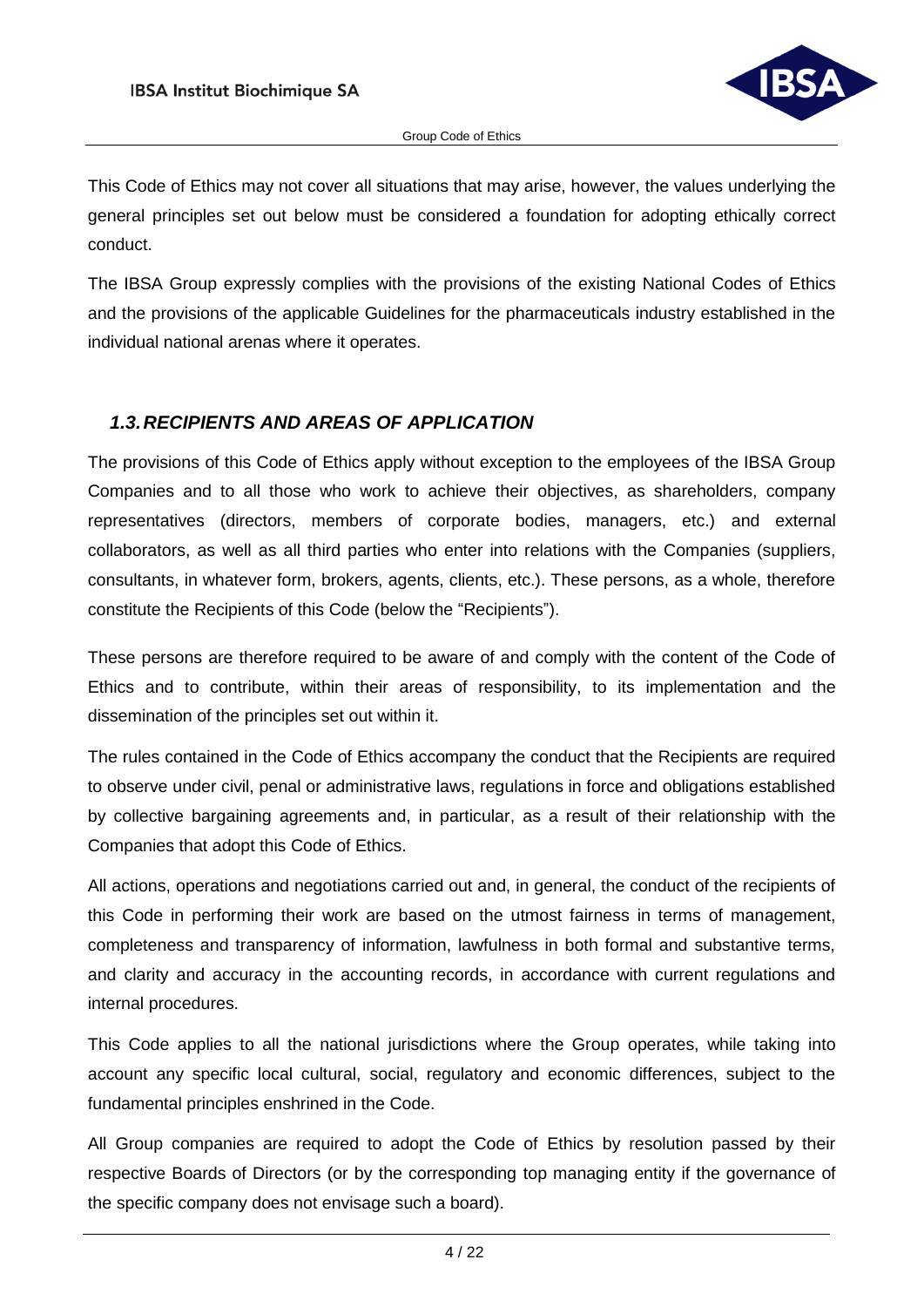

From the date of adoption of this document, the commitment to comply with its main principles by third parties operating on behalf of or for Group Companies will be established by specific contractual clauses that are accepted by the third party.

#### <span id="page-4-0"></span>*1.4.DISSEMINATION*

The IBSA Group undertakes to promote the communication of this Code of Ethics in the most suitable manner for all the recipients, and to implement specific training programmes, so they can ensure that their conduct, in the performance of their professional and work activities, complies with the Code.

Newly hired employees are provided a copy of the Code of Ethics when they join the entities they work for.

The Code of Ethics is also communicated in the most suitable manner to all those that the IBSA Group has business dealings with, and is available to all the stakeholders on the Group's website at the following address [www.ibsagroup.com](http://www.ibsagroup.com/)*.*

The Group also undertakes to provide all possible means of information and clarification regarding the interpretation and implementation of the rules contained in the Code of Ethics.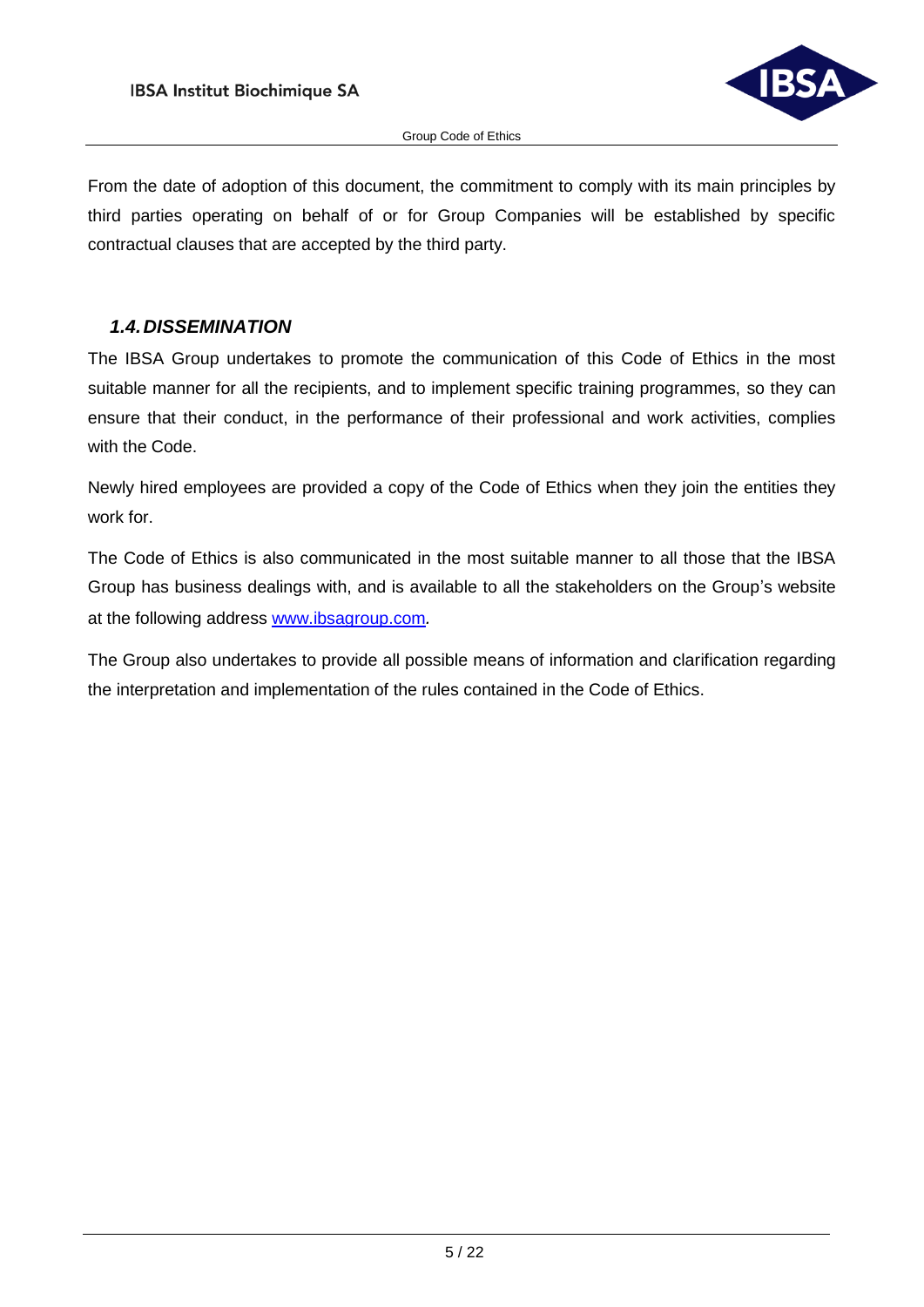

# <span id="page-5-0"></span>**2. VALUES AND ETHICAL PRINCIPLES**

The Recipients of this Code of Ethics must comply, to the extent of their responsibility, with the ethical principles set out below, which represent a continuous frame of reference in carrying out the activities performed for the Group companies.

# <span id="page-5-1"></span>*2.1.RESPONSIBILITY AND COMPLIANCE WITH THE LAW*

The IBSA Group operates in compliance with legal provisions, professional ethics and internal regulations. The interests of Group Companies cannot be pursued or achieved in violation of the law or of ethical principles under any circumstances.

# <span id="page-5-2"></span>*2.2.PREVENTING AND TACKLING CORRUPTION*

In conducting its operations, the IBSA Group is committed to combating corruption and preventing the risk of illegal practices, at all levels and in all geographical areas.

This is pursued through the dissemination and promotion of ethical values and principles, the establishment of rules of conduct and the effective implementation of control processes, in line with the requirements set out in the Group Anti-Corruption Guidelines and applicable regulations and best practices.

The IBSA Group does not allow illegal and/or collusive practices or conduct, illicit payments, attempted bribery or favouritism to obtain or retain business or secure an unfair advantage in relation to its business activities.

# <span id="page-5-3"></span>*2.3.TRANSPARENCY*

In its relations with counterparties, the IBSA Group undertakes to provide timely, complete and transparent information, to enable them to make informed and independent decisions regarding their dealings with the Group.

# <span id="page-5-4"></span>*2.4.IMPARTIALITY*

In its relations with its workers and with all its counterparties, the IBSA Group avoids any discrimination that may be based on the age, sex and sexual habits, racial origin, political opinions, religious beliefs and state of health of its stakeholders.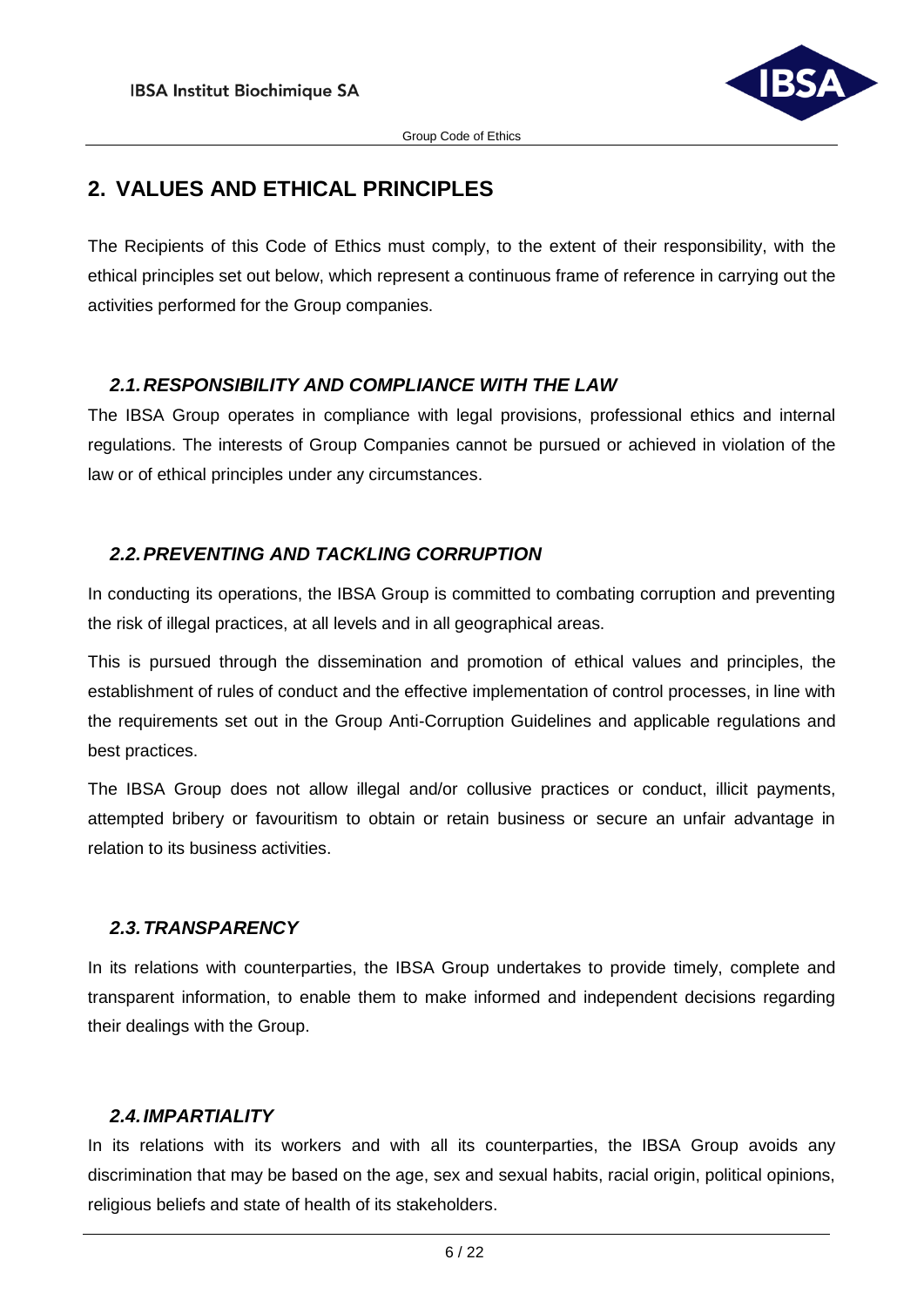

#### <span id="page-6-0"></span>*2.5.PROFESSIONALISM*

The IBSA Group protects professionalism as an essential value for its growth and success in national and international markets. Accordingly, the conduct of the business activities is based on criteria of professionalism, commitment and diligence appropriate to the nature of the tasks and responsibilities entrusted to each person.

# <span id="page-6-1"></span>*2.6.FAIR COMPETITION*

The IBSA Group recognises the value of free, open and fair competition and refrains from unlawful agreements, harassment or improper conduct or abuse of position.

# <span id="page-6-2"></span>*2.7.EMPOWERMENT OF HUMAN RESOURCES*

The IBSA Group is committed to enhancing the professional skills of its employees and provides them with appropriate tools for training and professional growth and equal opportunities for development.

The IBSA Group promotes cultural integration and repudiates any manifestation of racism. Group Companies do not facilitate the employment of staff who are not in good standing, nor do they establish any type of working relationship or form of collaboration with subjects without a regular residence permit, nor they make use of companies that rely on irregular labour or in violation of the labour standards generally applied or provided for by international regulations.

In its personnel selection procedures and within the limits of the information available, the Group carries out the necessary controls to avoid favouritism, nepotism or any forms of patronage.

The IBSA Group protects the integrity of its staff, guaranteeing working conditions that respect the dignity of the individual and universally recognised human and labour rights, protecting workers from any acts of physical, psychological or mobbing violence and counteracting any attitude or behaviour that is discriminatory or harmful to the individual, as well as to his or her beliefs and inclinations.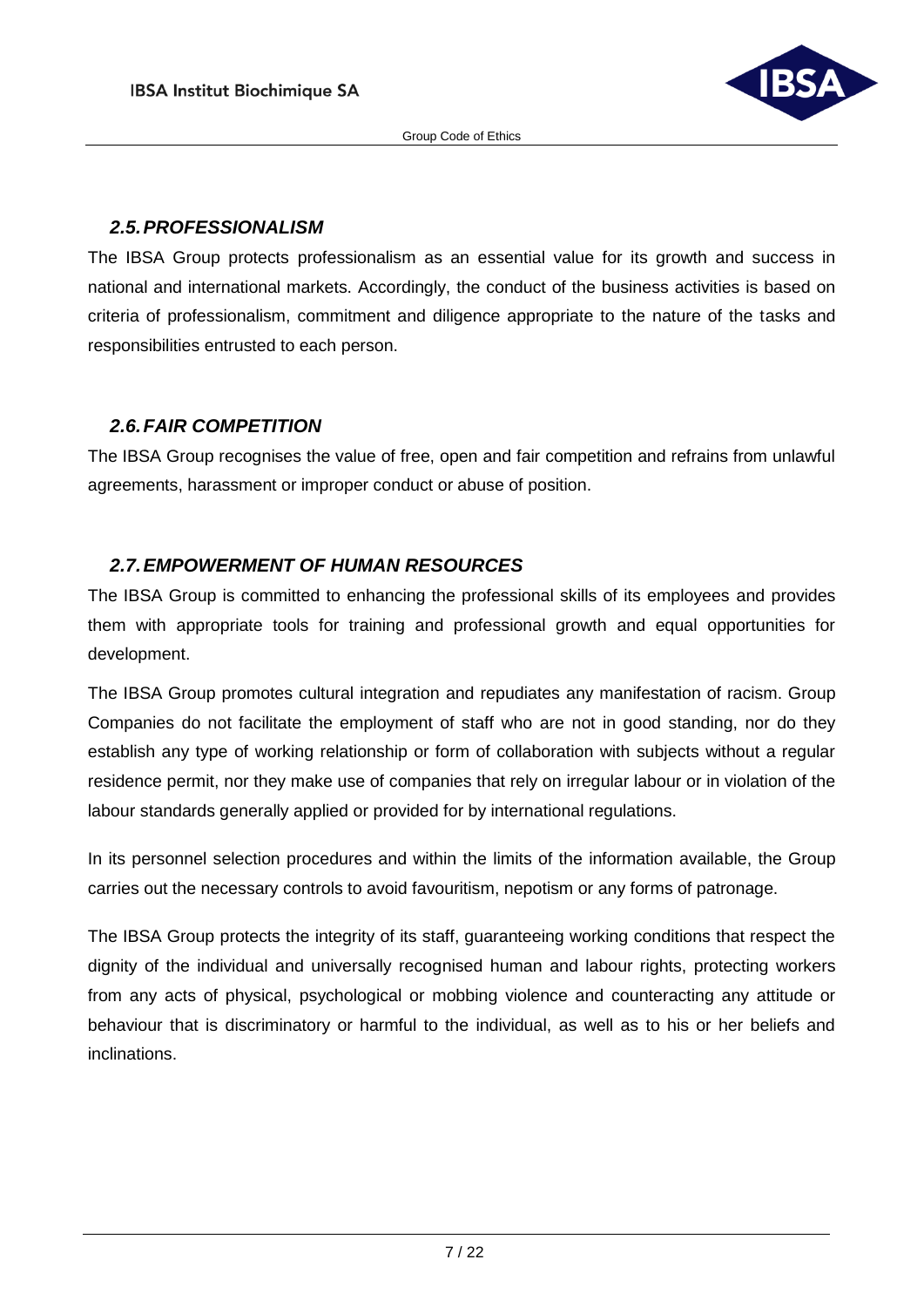

# <span id="page-7-0"></span>*2.8.PROTECTION OF HEALTH AND SAFETY IN THE WORKPLACE*

For the Group the physical and moral integrity of its workers is a core value and it is committed to providing working conditions that respect individual dignity and a safe and healthy working environment.

All Recipients are called upon to assess and manage risks in a preventive manner and to actively take appropriate action to avoid unsafe situations and behaviour, contributing to maintaining a healthy and safe working environment and guaranteeing the safety of their colleagues and collaborators.

To this end, all IBSA Group companies promote the continuous improvement of policies on occupational health and safety, defining appropriate measurement methods for their systematic assessment and identifying the best and most effective safety standards available and applicable to company activities on the basis of consolidated scientific and technological knowledge.

The IBSA Group is committed to disseminating and promoting the culture of occupational health and safety, ensuring that all personnel is engaged in information and training activities. All employees, regardless of their role, are called upon to contribute to the health and safety of the workplace, through active participation in the management of these aspects.

#### <span id="page-7-1"></span>*2.9.ENVIRONMENTAL PROTECTION*

The IBSA Group considers the environment to be a primary asset and directs its activities to ensure the best possible balance between business initiatives and environmental needs, in compliance with the law, but also with view to the sustainable use of natural resources.

In order to protect the environment within the scope of all business activities, the Group promotes the use of production processes, technologies and materials that enable the reduction of energy consumption, avoiding or limiting the impact of corporate activities in terms of pollution, atmospheric emissions, waste production and inconvenience for the local community.

# <span id="page-7-2"></span>*2.10. CONFIDENTIALITY AND PROTECTION OF PRIVACY*

The acquisition and processing, as well as the storage of information and personal data of employees and other persons whose data the Group Companies have access to is carried out in compliance with specific procedures aimed at ensuring that the data is not disclosed to unauthorised persons and/or entities.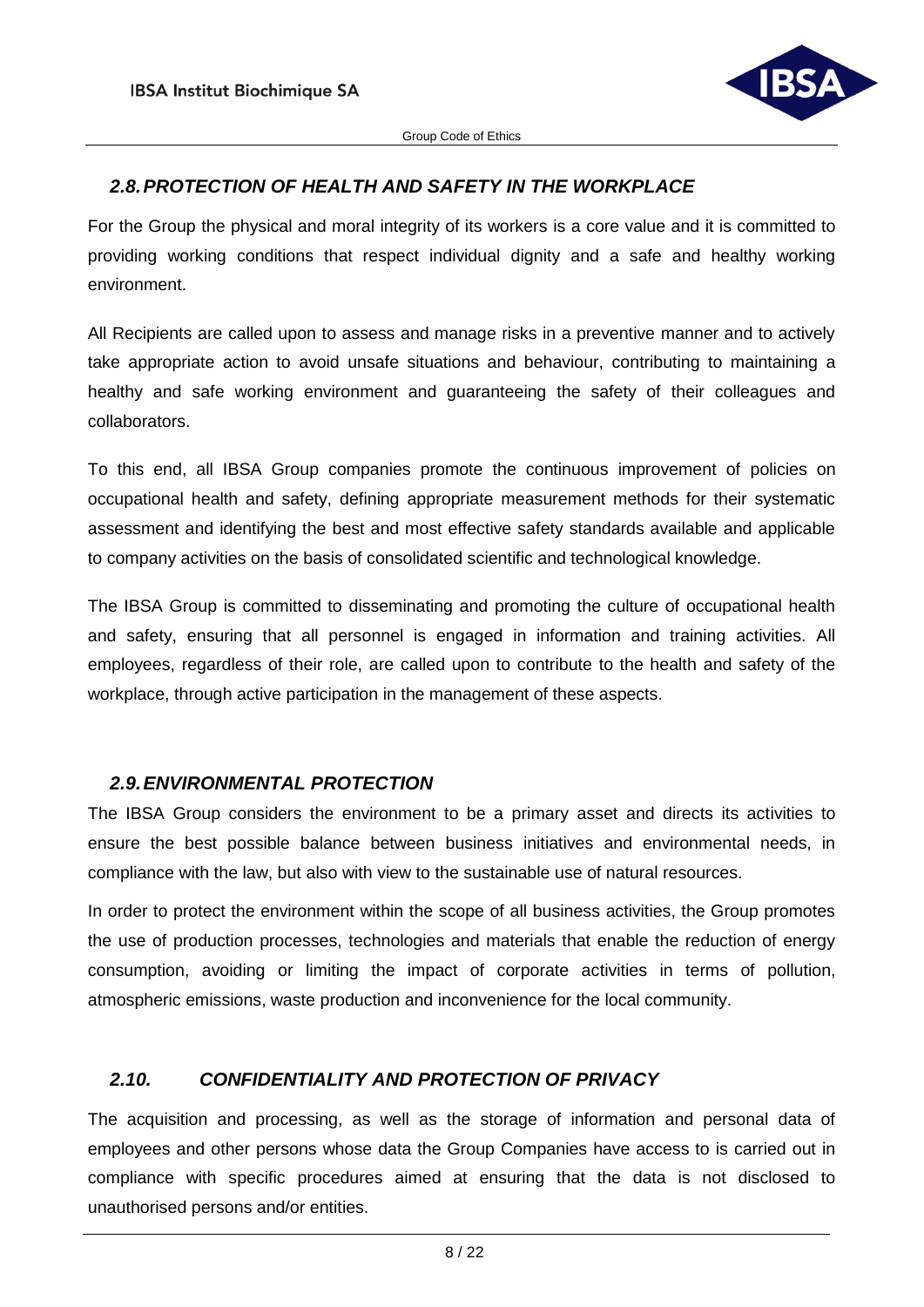

The IBSA Group ensures the confidentiality of the information in its possession, in compliance with the provisions of law, and it prohibits its workers from using confidential information for purposes not strictly related to the conduct of its business.

Specifically, employees and/or contractors who become aware of information not in the public domain must adopt the utmost caution and care in using that information, avoiding disclosure to unauthorised persons, both inside and outside the company.

Confidential information includes, but is not limited to: technical information regarding products and procedures; purchasing programs; cost, pricing, marketing or service strategies; revenue reports; and other non-public financial reports.

Information relating to scientific and technological research may be exchanged with universities, public and private research institutes, or hospitals, after the instruments for the protection of industrial property have been prepared, in compliance with company procedures and having established the appropriate means protecting confidentiality.

# <span id="page-8-0"></span>*2.11. SOCIAL RESPONSIBILITY*

Each IBSA Group Company operates taking into account the needs of the community where it operates and contributes to its economic, social and cultural development.

# <span id="page-8-1"></span>*2.12. RESPECT FOR INDUSTRIAL AND INTELLECTUAL PROPERTY*

The IBSA Group promotes research and innovation by its employees, each within the scope of their functions and responsibilities. The intellectual assets generated by this activity are a fundamental asset for the Group.

All employees are required to ensure the confidentiality of everything that constitutes the Group's industrial and intellectual property, including technical information, contractual documentation, know-how (including information, knowledge and data acquired or processed in the course of performing their duties), and patents and trademarks.

Likewise, they must respect the legitimate industrial and intellectual property rights of third parties and refrain from the unauthorised use of those rights.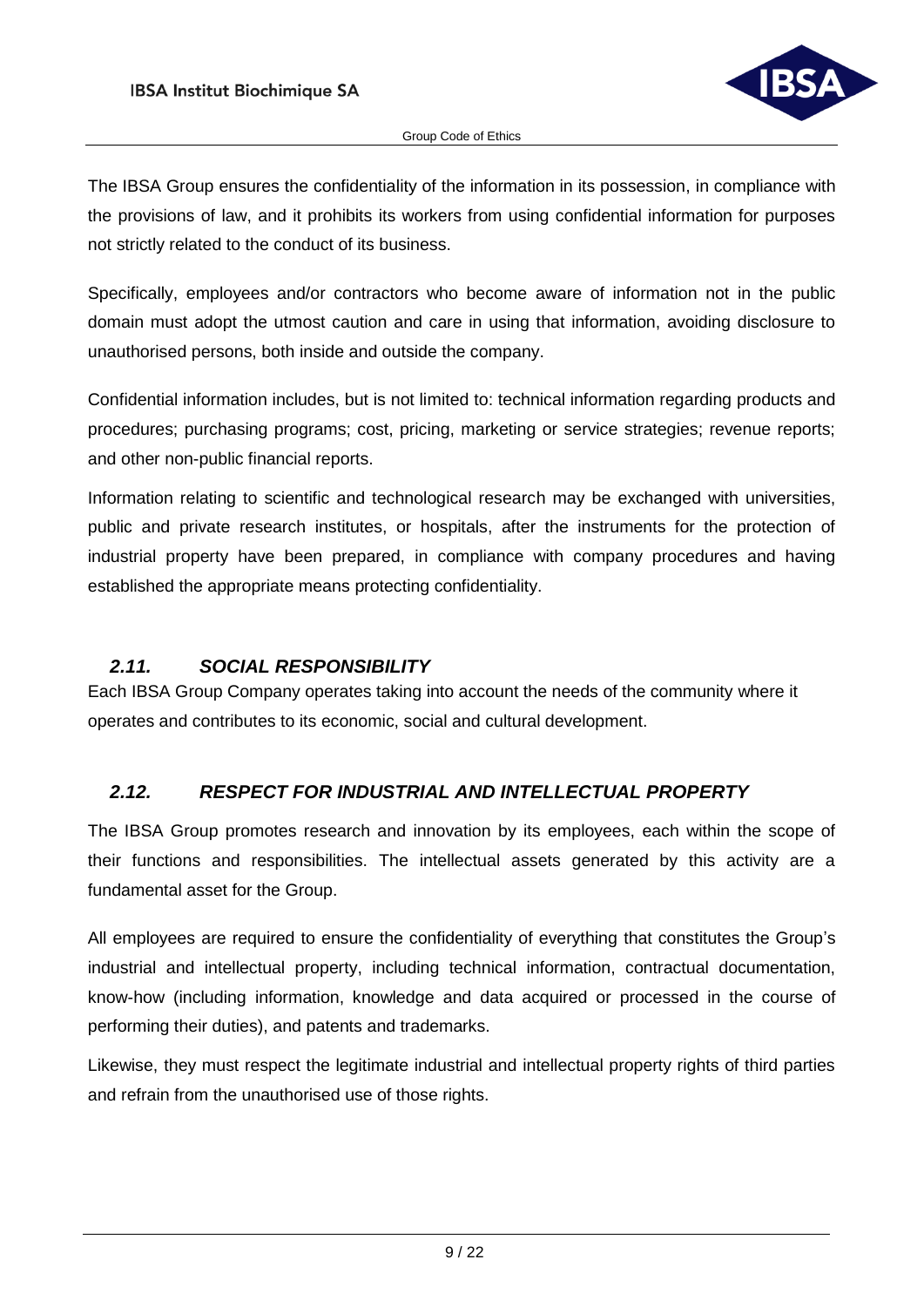

# <span id="page-9-0"></span>*2.13 RESPECT FOR SPORTS ETHICS*

The IBSA Group promotes behaviour in line with the spirit of fair and healthy competition and guarantees that products used in sports activities are free of substances that may affect athletes' endurance and performance, in full respect of the company's vocation to protect the health of individuals.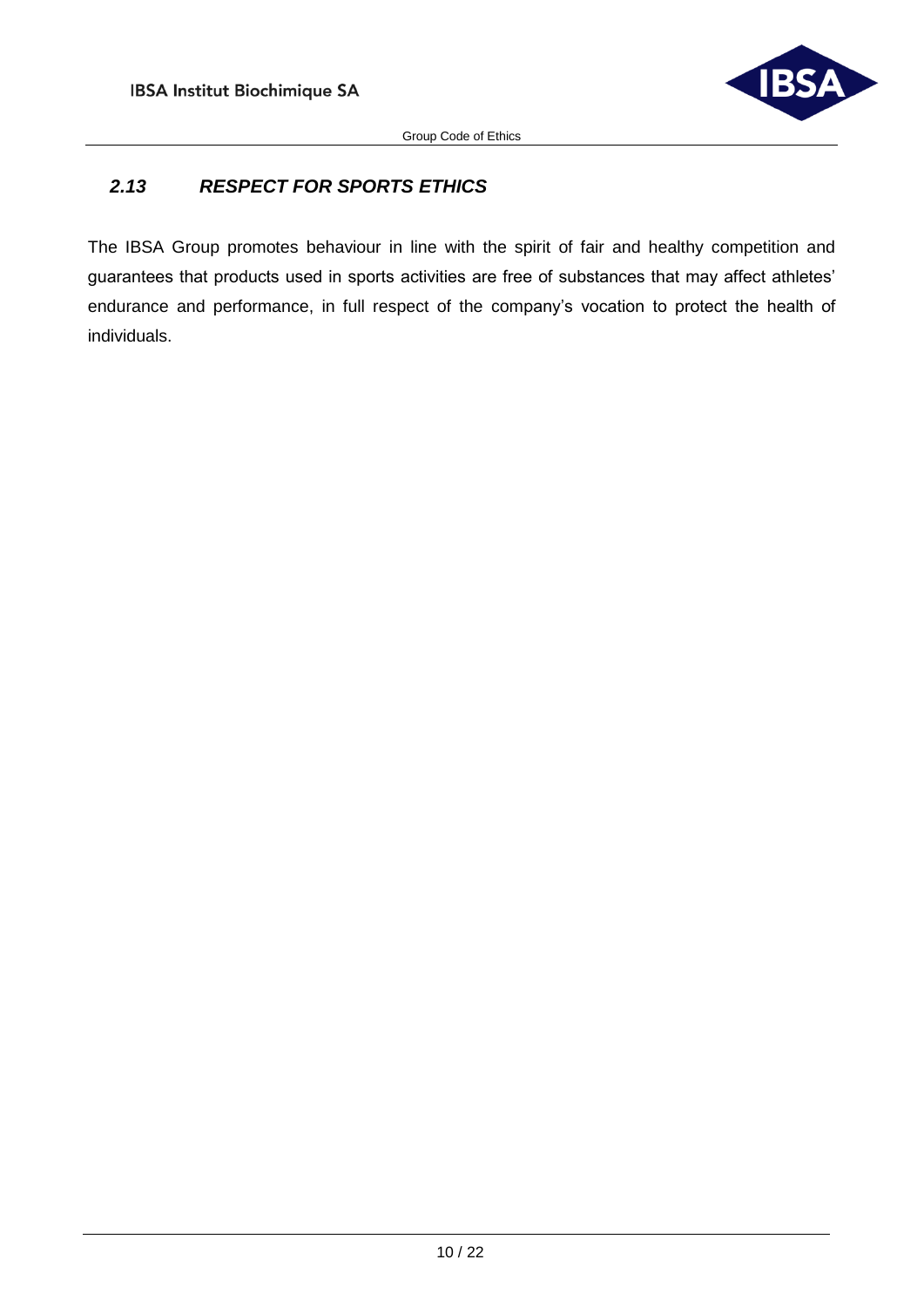

# <span id="page-10-0"></span>**3. STANDARDS OF CONDUCT**

In the course of their professional activities, the employees of the IBSA Group Companies must diligently comply with the laws and regulations in force in all the countries where the Group operates, as well as the provisions contained in this document and the internal regulations.

Employees must behave in the manner required by the laws applicable to the activities carried out by the Group and lack of awareness of these laws does not release them from any liability.

The following list is not to be considered as exhaustive of the conduct to be adopted, nor does it add anything to the laws and regulations in force. However, it is intended as a reference to some of the most significant elements in the Group's sphere of activity.

The commitments identified in this Code of Ethics must also be observed by the intermediaries, sales agents and consultants who carry out significant and continuous activities within and on behalf of the Group Companies and must be brought to the attention of the other Stakeholders.

Under no circumstances may the pursuit of the interest or advantage of Group Companies justify dishonest conduct or conduct that does not comply with applicable laws and regulations.

#### <span id="page-10-1"></span>*3.1.BUSINESS DEALINGS*

In conducting its business, the IBSA Group ensures fair treatment of its customers. It also ensures fairness, transparency and clarity in commercial negotiations and in the assumption of contractual obligations, as well as the correct and accurate fulfilment of provisions of the contracts.

All operations and transactions must be legitimate, correctly authorised, recorded, verifiable and consistent with the objectives of the Group Companies. In particular, it must be possible to verify the decision-making and authorisation process and subsequent progress of the operation or transaction at all times.

In managing commercial relations with public and private bodies, Group Companies do not answer and do not promote solicitations aimed at obtaining confidential information protected by current legislation. Any act aimed at inducing, even potentially, clients or their representatives to carry out activities in violation of the laws by which they are bound or to omit due activities is prohibited.

# <span id="page-10-2"></span>*3.2.RELATIONS WITH SUPPLIERS AND BUSINESS PARTNERS*

The IBSA Group ensures that no eligible potential supplier or partner is precluded from competing to offer its products or services.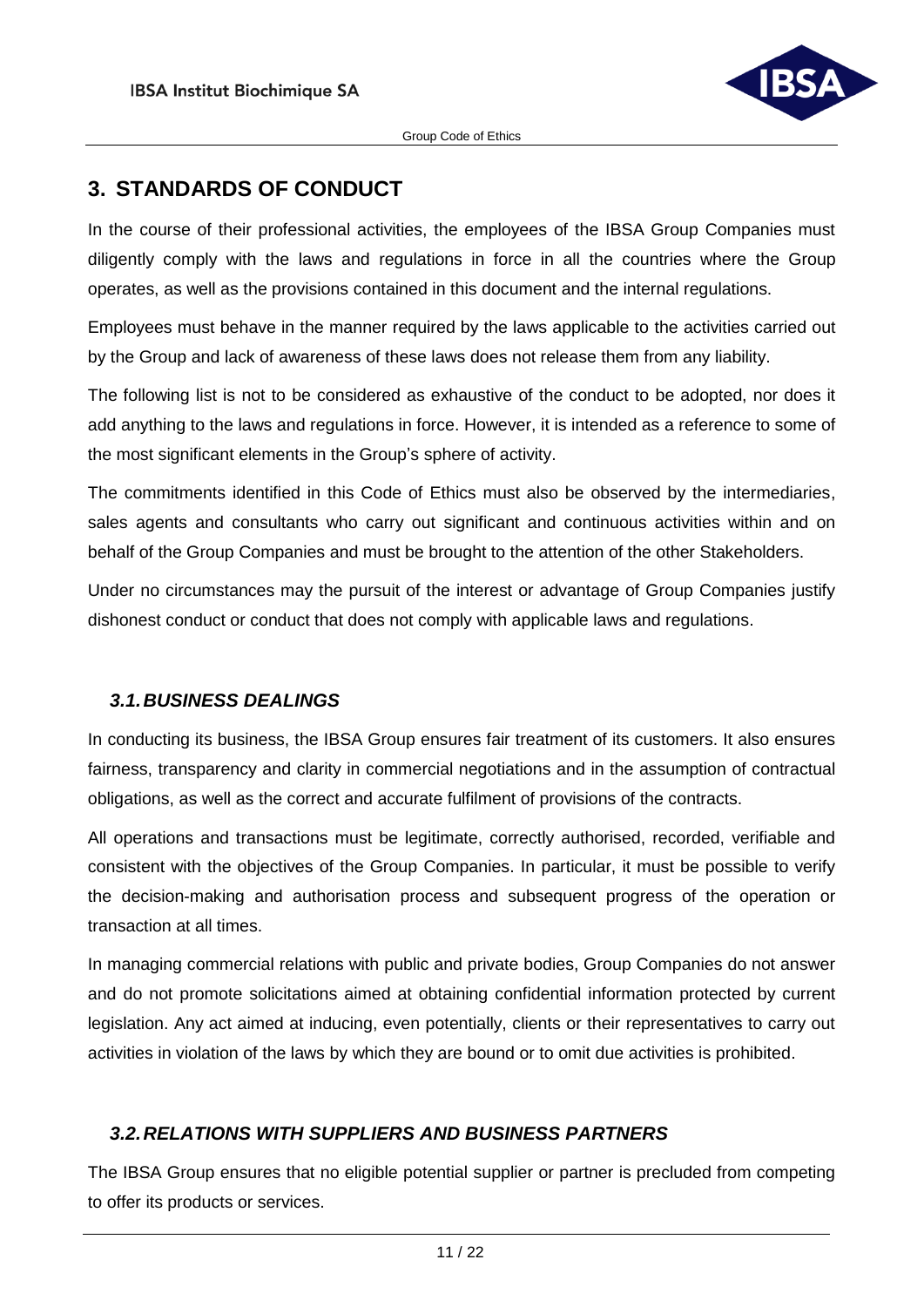

The Group does not only base its selection of strategic suppliers and partners on economic criteria, but also takes due account of technical, financial and organisational capabilities, as well as reputational, environmental, occupation health and safety, and social criteria.

The Group encourages its suppliers to apply the same selection criteria for the selection of subcontractors, with the aim of encouraging and promoting compliance with the principles of this Code throughout the supply chain.

The remuneration to be paid to suppliers is exclusively proportional to the service indicated in the contract and payments are not made to a party other than the contractual party, nor in a country other than that formally agreed upon.

Relations with suppliers and partners are managed according to criteria of impartiality and fairness, loyalty and transparency.

For the suppliers and strategic partners, the relevant functions of the Group Companies must:

- include a clause in the contract confirming they have read this Code and shall adhere to the principles contained in it;
- make sure that all compensation or sums paid for any reason are duly documented and are in any case proportionate to the activity carried out, also considering market conditions;
- ensure that there are no situations of incompatibility or conflict of interest.

If the supplier or partner does not comply with the principles of this Code of Ethics, the IBSA Group reserves the right to terminate the contractual relationship and exclude further collaboration.

#### <span id="page-11-0"></span>*3.3.RELATIONS WITH EMPLOYEES*

The IBSA Group is committed to protecting the moral integrity of its employees, guaranteeing respect for human dignity and combating discriminatory or harmful conduct. The management of employment policies and relations is based on respect for workers' rights, in compliance with the applicable legislation, and fully valuing their contribution with a view to favouring their professional development and growth.

All employees are required to act loyally, in order to comply with the obligations assumed under their employment contract and the provisions of this Code of Ethics, by providing the services due and fulfilling the commitments made.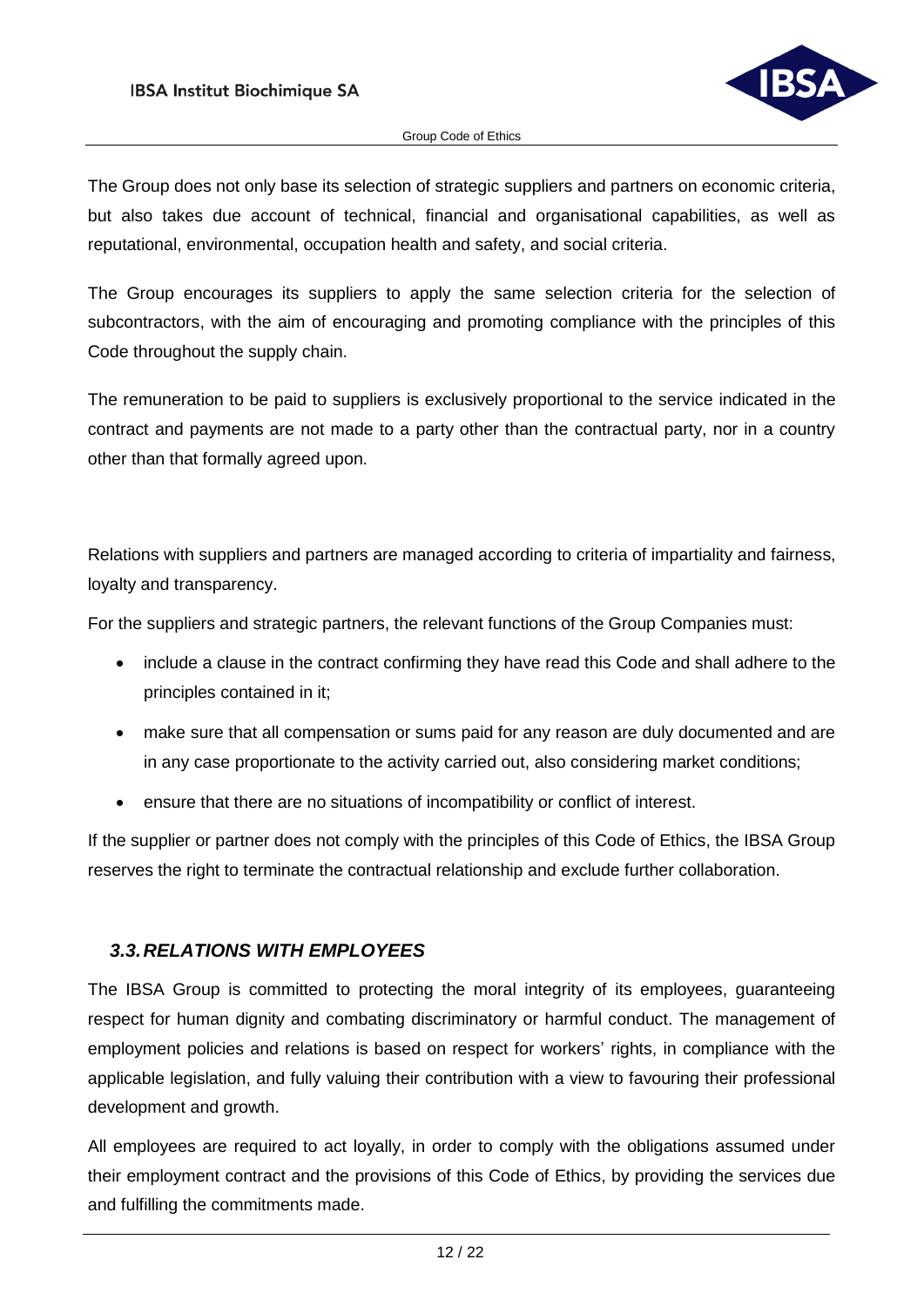

The Group provides for forms of remuneration that are in line with company objectives and structured in such a way as to avoid incentives that are not consistent with the Group's business interests. Each person's activity is based on pre-defined time and project objectives and focused on an achievable, specific, concrete and consistent result with respect to the expected timeframe within which the activity is to be achieved.

#### <span id="page-12-0"></span>*3.4.RELATIONS WITH HEALTHCARE PROFESSIONALS*

The IBSA Group makes use of scientific, medical-clinical and healthcare consultancy engagements and interacts generally with health and non-health care system operators ("HCPs"), in order to increase its wealth of knowledge, information and experience, to carry out its research and development programmes for new products, to improve product documentation for market access, and to increase the effectiveness and efficiency of its scientific information.

The Group guarantees that each engagement assigned to HCPs satisfies a necessary need and proven utility for the Group Companies and that any conflicts of interest, or any influence on regulatory decisions or the purchase of the Group's products, are duly identified.

The checks on the skills and qualifications of the counterparties, as well as the selection process adopted, must be properly traced and documented. Each engagement to an HCP must be formalised in writing by preparing a suitable contract or letter of commitment, in line with the specifications in the applicable procedures.

# <span id="page-12-1"></span>*3.5.RELATIONS WITH THE PUBLIC ADMINISTRATION*

Conduct considered acceptable in normal commercial practice (for example, organising entertainment and giving discounts outside normal commercial conditions) may, however, be unacceptable or in violation of laws and regulations, if it is adopted towards government agencies and/or their representatives.

It is not permitted to, either directly or indirectly, promise or offer money, gifts, presents or other benefits of any kind to managers, officials or employees of government agencies, including those of other countries, or to their relatives, who have dealings with the Group Companies, except in the case of gifts of modest value.

It is not permitted to offer or accept goods or services of any value, to obtain more favourable treatment for Group Companies in relation to any relationship with government agencies.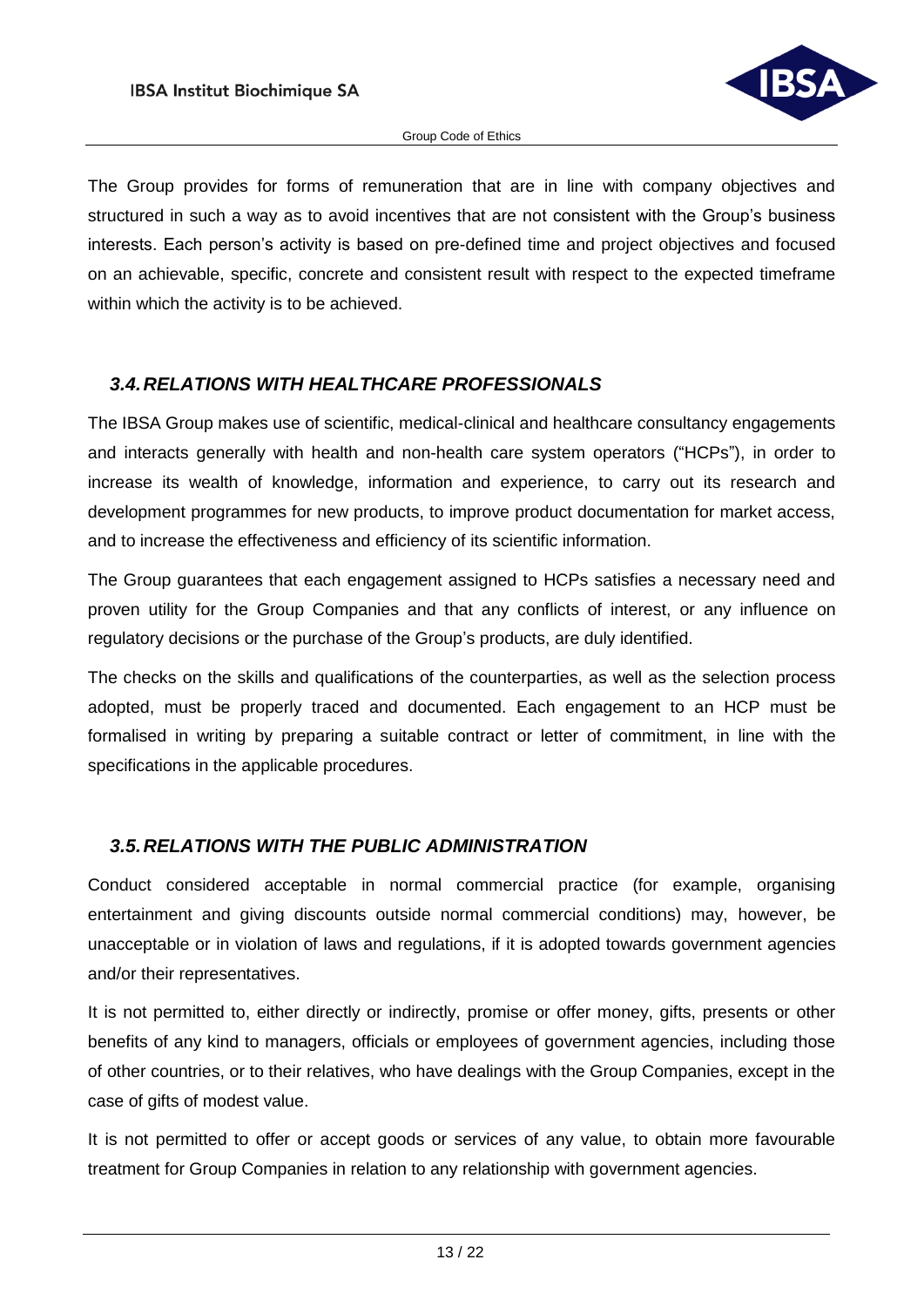

Acts of corruption towards the Public Administration are not permitted, whether committed directly by Group Companies or by their employees, or committed through persons who, for example, by offering or promising money or other benefits as the price of their illicit mediation or to remunerate a public representative, act on behalf of Group Companies.

In the event of negotiation or participation in a tender procedure with a government agency, the personnel involved in the procedures for the award of the contract must not seek to improperly influence the decisions of the government agency, including those of the officials who deal on its behalf, or to request and/or obtain confidential information.

Contributions, grants or financing obtained from the government or other public bodies cannot be used for purposes other than those for which they were issued.

It is strictly forbidden to use artifices, deceptions, donations and/or promises of money or other benefits to obtain them.

The IBSA Group is committed to providing the authorities responsible for monitoring and regulating its production activities and the services it provides to clients and patients with all the information they require, in a complete, correct, adequate and timely manner and to providing maximum cooperation and compliance with the laws in force in the context of inspections, investigations and discussions in general

# <span id="page-13-0"></span>*3.6.RELATIONS WITH JUDICIAL AUTHORITIES*

The IBSA Group's relations with the judicial authorities are based on the principles of transparency and cooperation in good faith.

# <span id="page-13-1"></span>*3.7.RELATIONS WITH POLITICAL PARTIES, TRADE UNIONS AND OTHER ORGANISATIONS*

The Group Companies undertake not to make contributions of any kind, either directly or indirectly, to political parties, movements, committees and political and trade union organisations, or to their representatives or candidates, with the exception of contributions due under specific regulations.

The IBSA Group also condemns any form of participation by the Recipients in associations whose purposes are prohibited by law and contrary to public order and rejects any conduct aimed even solely at facilitating the activity or program of organisations instrumental to the commission of crimes.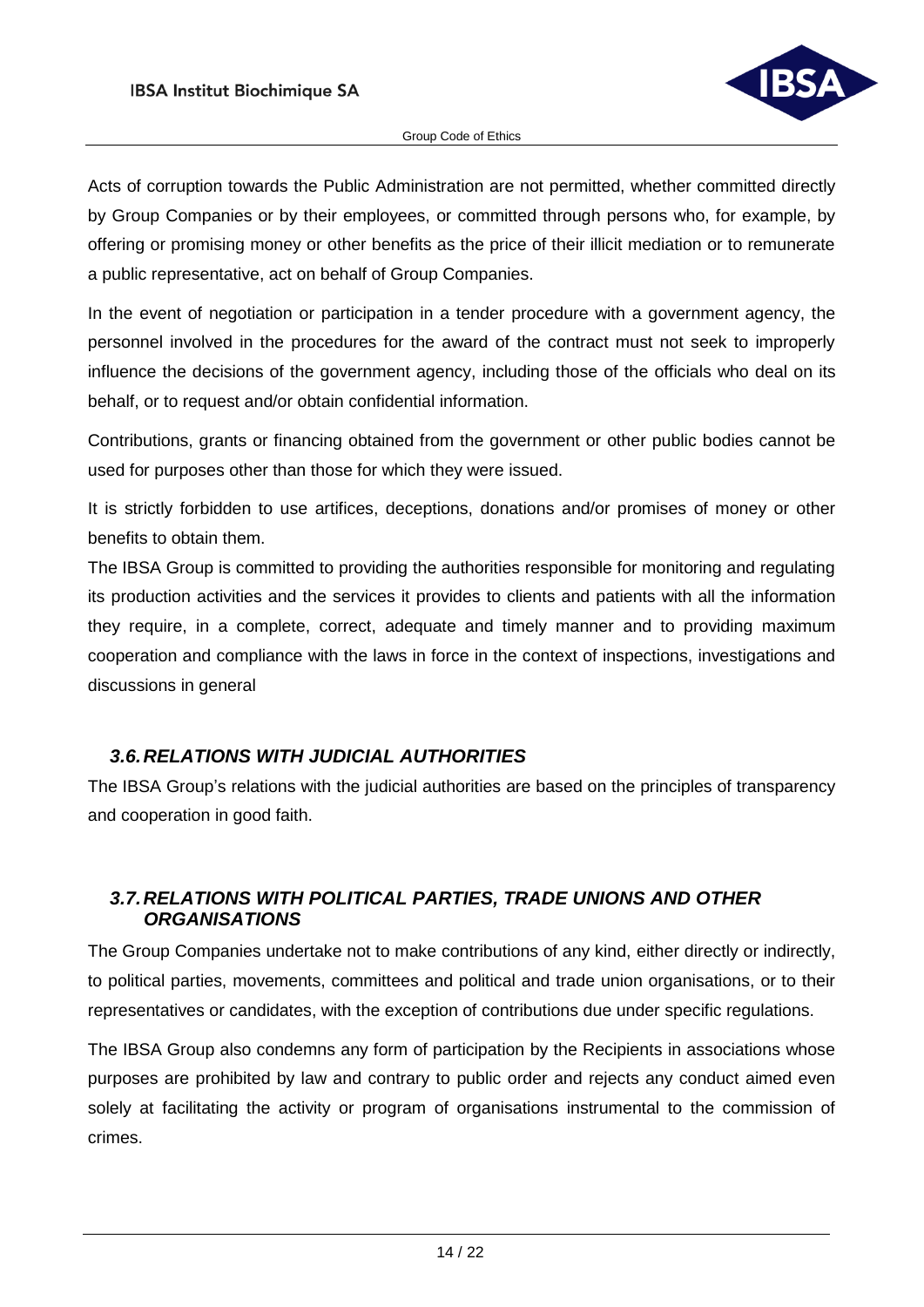

#### <span id="page-14-0"></span>*3.8.RELATIONS WITH THE MEDIA*

Communications to the media play a decisive role in the creation of the image and business of the Group Companies. In this context, each Company manages its relations with the media based on the principle of transparency and undertakes to continuously inform all the parties involved, either directly or indirectly, in its activities.

The communication and disclosure of information relating to specific activities is reserved exclusively to the corporate functions authorised to do so. Therefore, all other persons are prohibited from disclosing information regarding the IBSA Group without prior authorisation. All personnel must also refrain from spreading false or misleading information that could deceive the external community.

#### <span id="page-14-1"></span>*3.9.DIRECT SCIENTIFIC INFORMATION*

With regard to scientific information, the IBSA Group requires its personnel to adopt conduct that respects the principles of integrity, transparency, honesty and good faith.

The personnel are required to comply with the applicable company regulations and procedures, with particular regard to scientific information and promotional initiatives for IBSA products.

The content of the information must always be documented and documentable. Exaggerated claims, universal and hyperbolic statements and comparisons that cannot be demonstrated and lack an obvious objective basis are not permitted.

Informational material on products marketed by the IBSA Group prepared and used by the Companies as part of their provision of scientific information to Healthcare Professionals must refer to the official documentation provided by the Health Agencies of the reference States..

Scientific citations must accurately reflect the meaning that the Author intended to attribute to them. Texts, tables and other illustrations taken from medical journals or scientific publications must be reproduced in their entirety and faithfully, with a precise indication of the source. No citations are allowed that, when taken out of their context, may be partial and/or contradictory to the intentions of the author.

In the context of scientific information and the presentation of products to Healthcare Professionals, no reward, benefit or benefit in kind may be granted, offered or promised. As a result, promotional material sponsored by the IBSA Group regarding medicines and/or their use must be of negligible value, not interchangeable and in any case linked to the activities carried out by the Healthcare Professionals. The name of the reference Company and/or the sponsored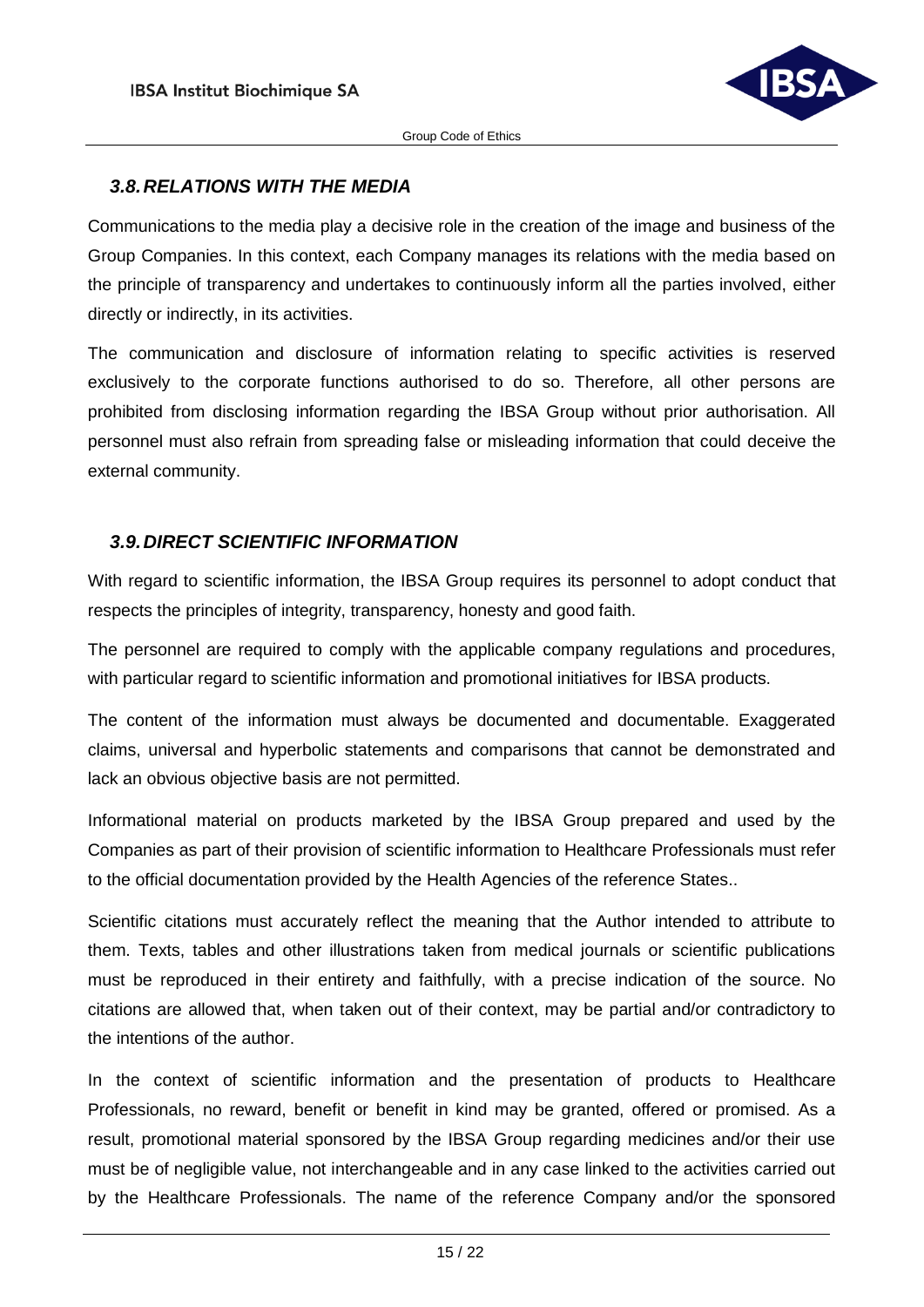

product must also be clearly indicated on such material. It is forbidden to offer economic incentives aimed at compensating the time taken by health workers from their normal professional work to attend congresses.

#### <span id="page-15-0"></span>*3.10. CONGRESSES, CONFERENCES AND SCIENTIFIC MEETINGS*

The Group's personnel must comply with the applicable regulations, as well as the provisions of the Code of Ethics and the company procedures in force, during conferences, congresses and scientific meetings on matters related to the use of products, which represent an opportunity for industry and healthcare professionals to meet and are aimed at a number of participants.

The primary objective of the participation or organisation of conferences and congresses at international, national and regional level must be aimed at the development of scientific collaboration with the medical community.

When inviting a Healthcare Professional to a conference or congress, the personnel must obtain the express consent of the Healthcare Professional to the processing of their personal data (consisting, at least, of their name, indication of the specialisation achieved, the reported compliance with the applicable regulations on the obligation to inform the health facilities of their sponsored participation in the congress) when the Healthcare Professional subscribes to the congress. The invitation of Healthcare Professionals to conferences and congresses is subject to the existence of a specific connection between the theme of the congress and the specialisation of the participating doctors.

Events organised directly or indirectly by the Group Companies must be held in locations and facilities whose choice is motivated by logistical, scientific and organisational reasons and must have a relevant scientific program.

The participation of the Group Companies in congress events must be linked to their role in the fields of research, development and scientific information and must be based on ethical, scientific and financial criteria.

# <span id="page-15-1"></span>*3.11. SPONSORSHIPS*

Sponsorships take the form of contributions to an activity or event aimed at promoting both the image of the IBSA Group and the Group's business activities. Sponsorships must relate exclusively to events of high scientific, social and cultural value.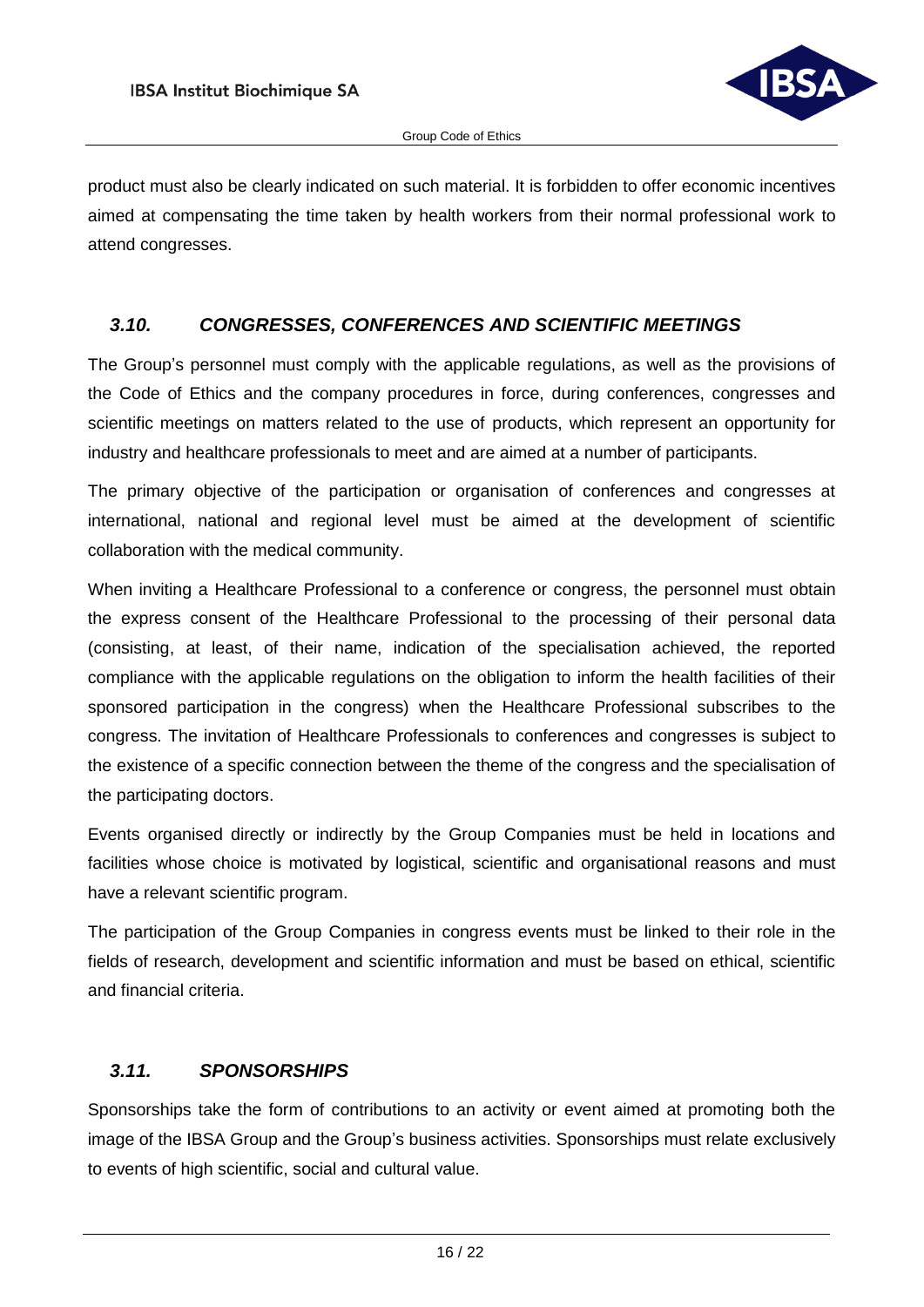

The Group Companies are committed to providing sponsorships in compliance with the Group Anti-Corruption Guidelines, existing company procedures and applicable regulations, and with the principles of cost-effectiveness, efficiency, impartiality, equal treatment, transparency and proportionality.

# <span id="page-16-0"></span>*3.12. CONTRIBUTIONS AND OTHER CHARITABLE CONTRIBUTIONS*

The IBSA Group Companies undertake to make contributions and other forms of donations (in cash and/or through the supply of goods or services or the free supply of their own products to support projects of a social, welfare, scientific, health, research or training nature) in compliance with the provisions of the Group's Anti-Corruption Policy, the existing company procedures and the applicable regulations.

# <span id="page-16-1"></span>*3.13. GIFTS, HOSPITALITY AND ENTERTAINMENT*

The Group Companies undertake to make or receive any gift, financial advantage or other benefit (including hospitality and representation expenses) only if this is part of acts of normal commercial courtesy and does not compromise the integrity and reputation of either of the parties and does not influence the independent judgement of the recipient.

Any gifts, benefits or other benefits made or received by Group employees must comply with the Group's Anti-Corruption Policy, the existing company procedures, and the applicable regulations.

# <span id="page-16-2"></span>*3.14. CONFLICTS OF INTEREST*

All employees of the IBSA Group are required to avoid entering into or facilitating transactions in conflict of interest – either actual or potential – with the Group Companies, as well as any activity that may interfere with their ability to make impartial decisions in the interests of the Group and in compliance with the provisions of this Code.

The personnel must disclose to their superiors any interest they may have, either on their own behalf or on behalf of third parties, in a transaction that they are involved in. This disclosure must be precise and must specify the nature, terms and origin of the potential conflict. While awaiting the Company's decisions on the matter, the person involved shall refrain from carrying out any transaction.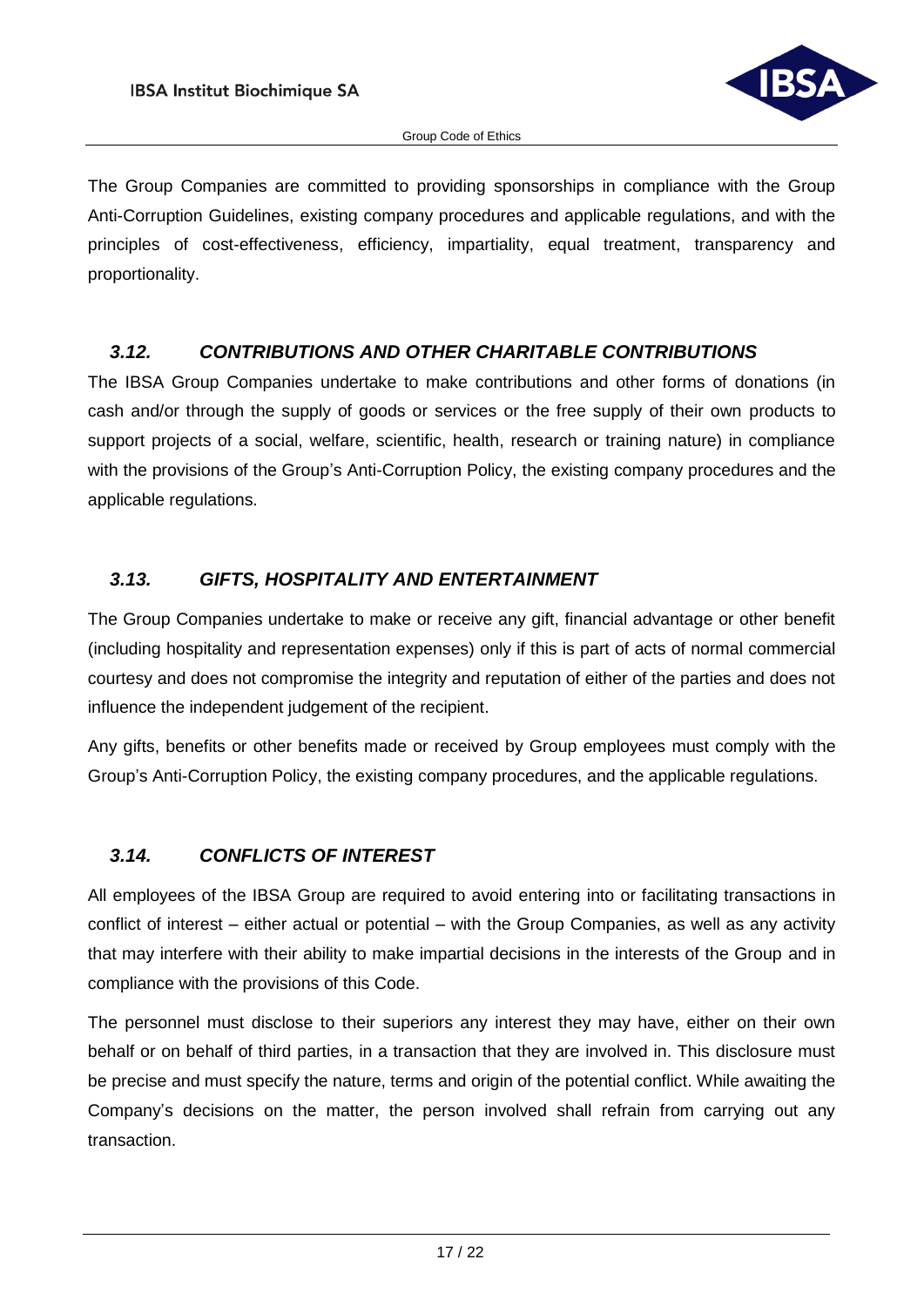

# <span id="page-17-0"></span>*3.15. COMPLIANCE WITH ANTI-MONEY LAUNDERING AND ANTI-TERRORISM REGULATIONS*

The IBSA Group recognises the importance of the principles of democracy and free political determination that form the basis of government. It is therefore prohibited and completely alien to the Group's spirit to engage in any conduct that may constitute or be linked, even in the forms of financing, to terrorist activity or subversion of the democratic order or that may constitute or be linked to crimes relating to the laundering or use of money, goods or benefits of illegal origin.

The Recipients who, in performing their work, become aware of the commission of acts or conduct that may constitute terrorist activities of any kind or related to money laundering offences, or otherwise help or finance such activities or such offences, must immediately notify their superiors, subject to the legal obligations.

In no way and under no circumstances shall it be tolerated to receive or accept the promise of cash payments or to launder money, goods or other benefits derived from illegal or criminal activities or to carry out operations that make it difficult to identify their origin.

# <span id="page-17-1"></span>*3.16. ACCOUNTING TRANSPARENCY AND MANAGEMENT OF TAX OBLIGATIONS*

Accounting transparency is based on the truth, accuracy and completeness of the base information for the related accounting records. The information contained in the periodic reports and in the accounts, both general and specific, must comply with the principles of transparency, correctness, completeness and accuracy.

The Group Companies undertake to always operate with the utmost transparency in line with best business practices, ensuring that all the operations carried out are authorised, verifiable, supported by suitable documentation, legitimate and consistent with each other. The utmost correctness and transparency in the management of transactions with related parties is also ensured. In this regard, each person is required, to the extent of their responsibility, to contribute to the correct and truthful representation of the Company's activities and to observe all the legal provisions to protect the integrity and effectiveness of the Company's assets, in order not to damage the guarantees of creditors and third parties in general.

Anyone who becomes aware of omissions, falsifications or neglect of information and documentation is required to report those situations to the bodies responsible for the verification.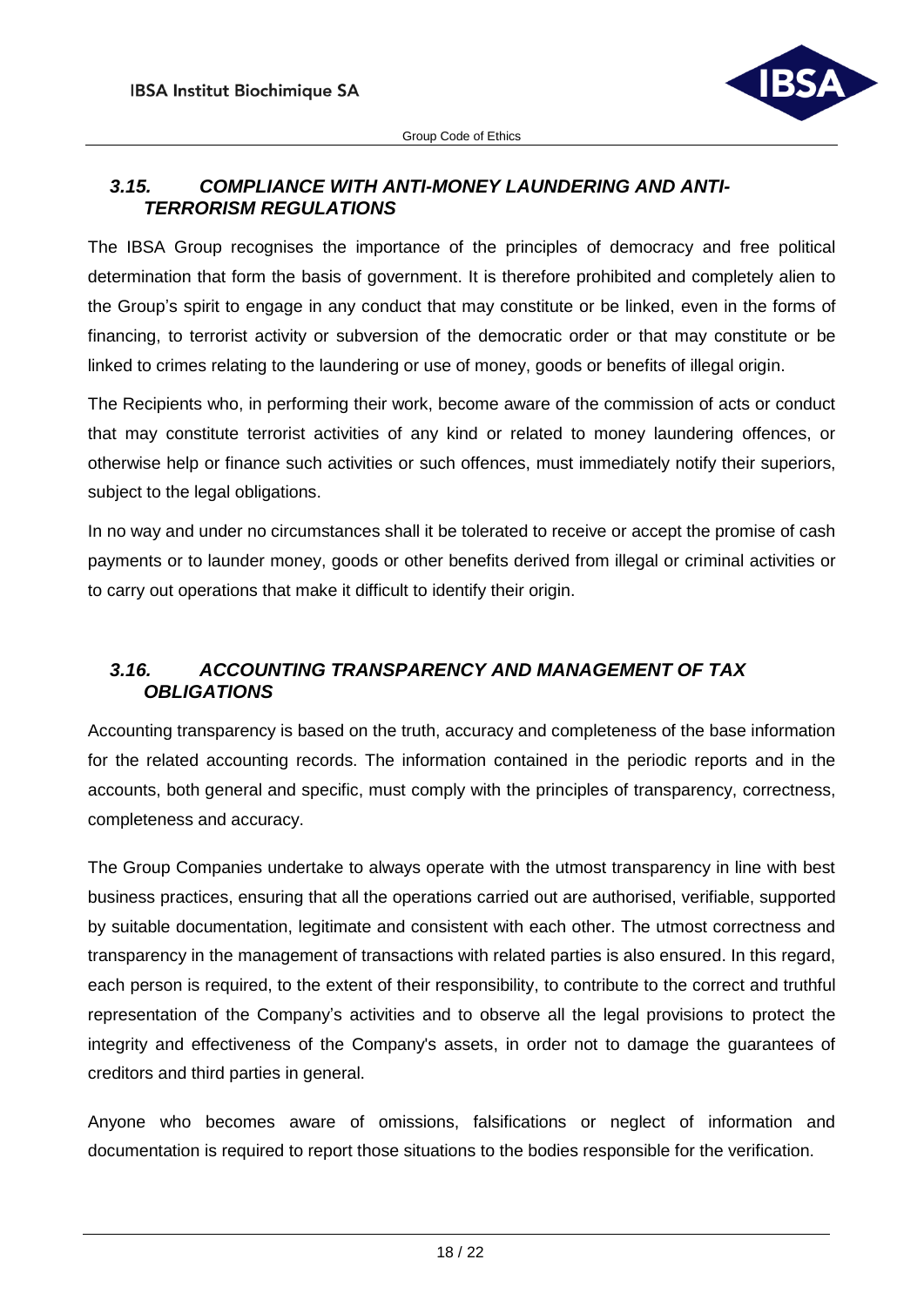

The purpose of the internal control system is to provide ample guarantees on the effectiveness and efficiency of the operations; the reliability of the information and financial statements; and compliance with the applicable laws, regulations and internal rules.

The IBSA Group provides constant training and information to the corporate representatives of each Company on issues relating to the prevention of tax evasion.

All Group Companies are required to promptly, correctly and in good faith provide for all communications required by law, without hindering the controls carried out by Supervisory Authorities. Moreover, they are required to identify and implement specific internal control procedures with particular regard to payment and treasury management, to agreements/joint ventures with other companies, as well as to relations with counterparties having their registered office and/or operating in countries with privileged taxation status.

# <span id="page-18-0"></span>*3.17. USE OF COMPANY ASSETS*

Employees are required to use the company assets and resources at their disposal or that they have access to with diligence, responsibility and transparency. Each employee is required to make efficient use of the asset assigned to him or her and is required to handle it in a manner that protects its value.

Whenever a Group Company regulates the use of particular goods or applications through specific policies, all employees must strictly comply with them. All data and information stored in the Company's IT and computer systems, including e-mail messages, are the property of the Group Companies and must be used exclusively for the performance of company activities, in the manner and within the limits indicated by them. Any use aimed at collecting, storing and disseminating data and information for purposes other than those related to the conduct of the business operations is prohibited.

# <span id="page-18-1"></span>*3.18. HUMAN RESOURCE MANAGEMENT*

The Group Companies regulate the process of hiring and managing personnel in order to ensure that operations are carried out in compliance with the principles of professionalism, transparency and fairness, in compliance with the applicable laws and regulations.

The Group prohibits the hiring of employees and consultants that are specifically recommended by third parties, in exchange for favours, fees or other benefits for them and/or the Group.

The competent functions must in particular: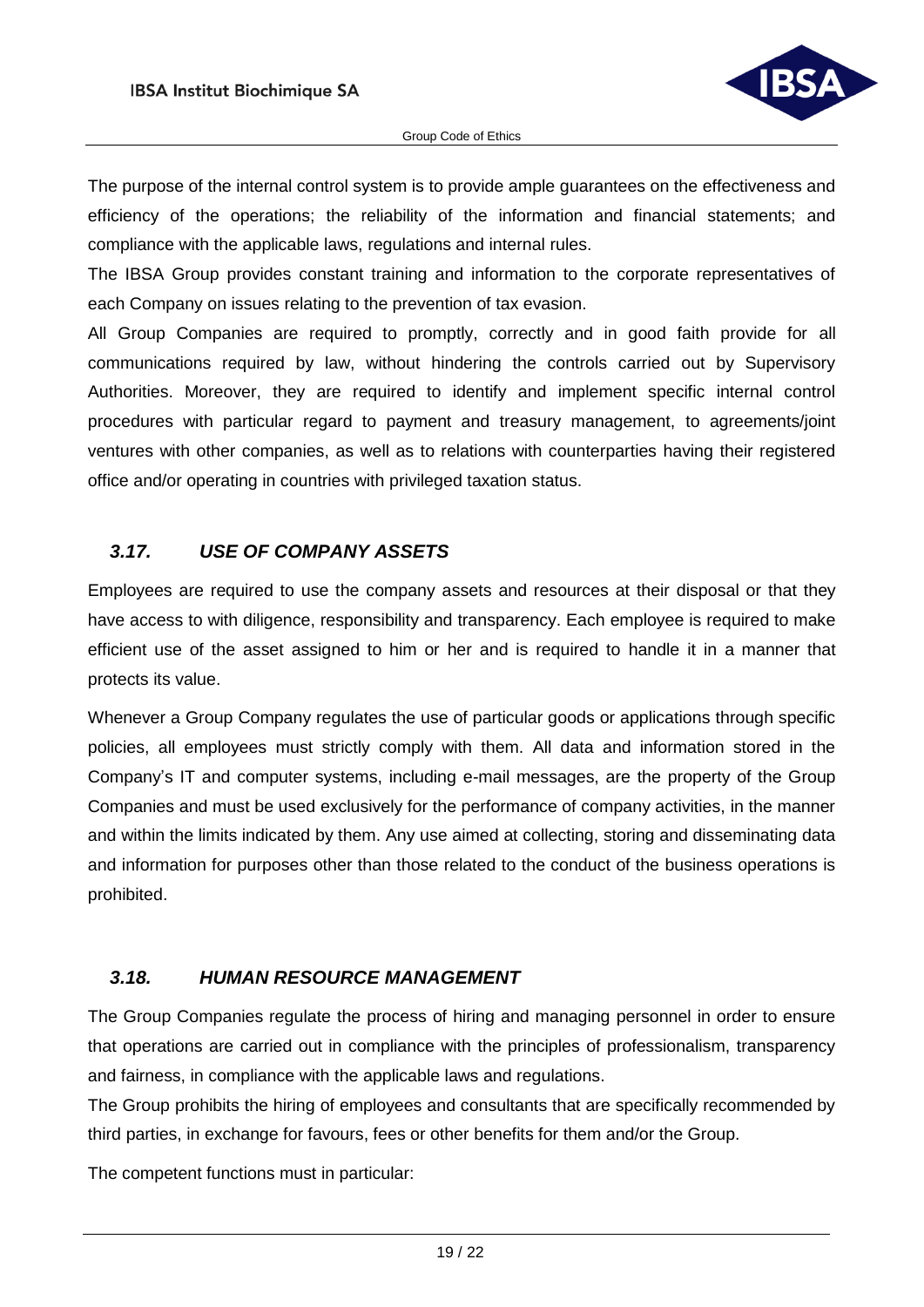

- adopt criteria for decisions relating to employees based on merit, expertise and, in any event, of a purely professional nature;
- select, hire, train, pay and manage employees without discrimination, and create a work environment where the personal characteristics of the individual worker do not give rise to discrimination;
- ensure that personnel recruited from third countries have proper identity documents and residence permits.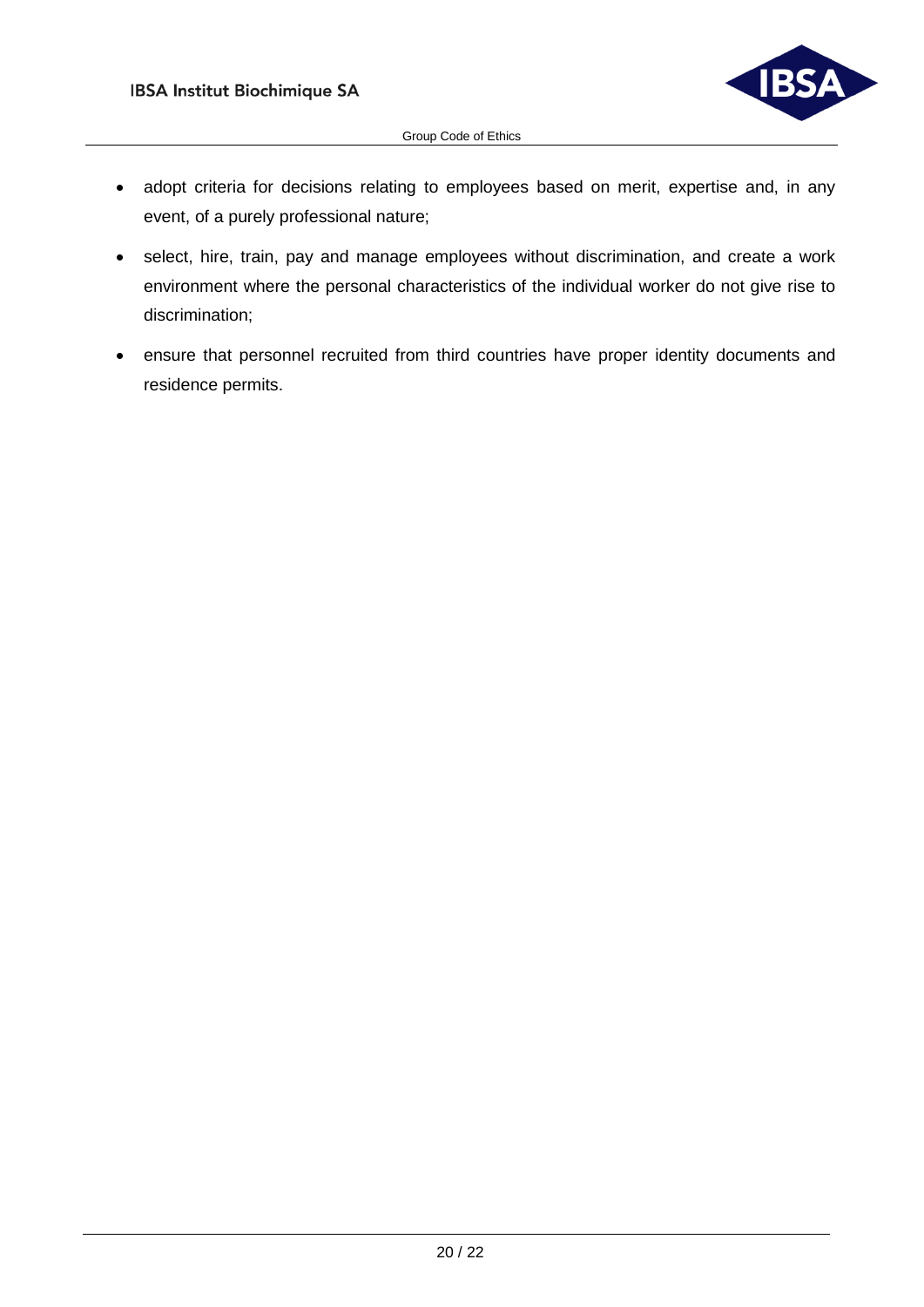

# <span id="page-20-0"></span>**4. METHODS OF IMPLEMENTATION**

#### <span id="page-20-1"></span>*4.1.WHISTLEBLOWING*

The recipients of this Code of Ethics must promptly report any and all violations or suspected violations of the Code of Ethics by sending a communication to the following e-mail address [compliance@ibsa.ch.](mailto:compliance@ibsa.ch)

The identity of the whistleblower shall be kept confidential, subject to legal obligations and the protection of the rights of persons accused maliciously or in bad faith, in compliance with the criteria of privacy and protection of confidentiality.

The IBSA Group protects whistleblowers in good faith from any form of retaliation, discrimination or penalisation, ensuring the utmost confidentiality, subject to any legal obligations.

#### <span id="page-20-2"></span>*4.2.PENALTIES*

Compliance with the guidelines contained in this Code of Ethics is essential to enable the IBSA Group Companies to carry out their activities in accordance with the ethical principles laid down.

No unlawful conduct or conduct in any way in breach of the provisions of this Code of Ethics, whether unlawful or incorrect, can be justified or considered less serious, even if carried out in the interest or to the advantage of the Group Companies.

Acts or omissions aimed unequivocally at violating the rules established by the Group are also penalised, even if the action does not take place or the event does not occur for whatever reason.

The Group punishes violations of this document, in compliance with the applicable provisions on employment and consultancy relationships.

In particular, compliance with the provisions of this Code of Ethics must be considered an integral part of the contractual obligations of Group employees pursuant to and for the purposes of the applicable laws and regulations. Any violation of the provisions of the Code of Ethics may constitute a breach of the obligations of the employment relationship or a disciplinary offence, with all the legal consequences, including in relation to the maintenance of the employment relationship, and may involve compensation for damages arising from that breach.

The penalties shall be applied in compliance with the provisions of the employment contract and the applicable laws in each country and shall be proportionate to the severity of the offences.